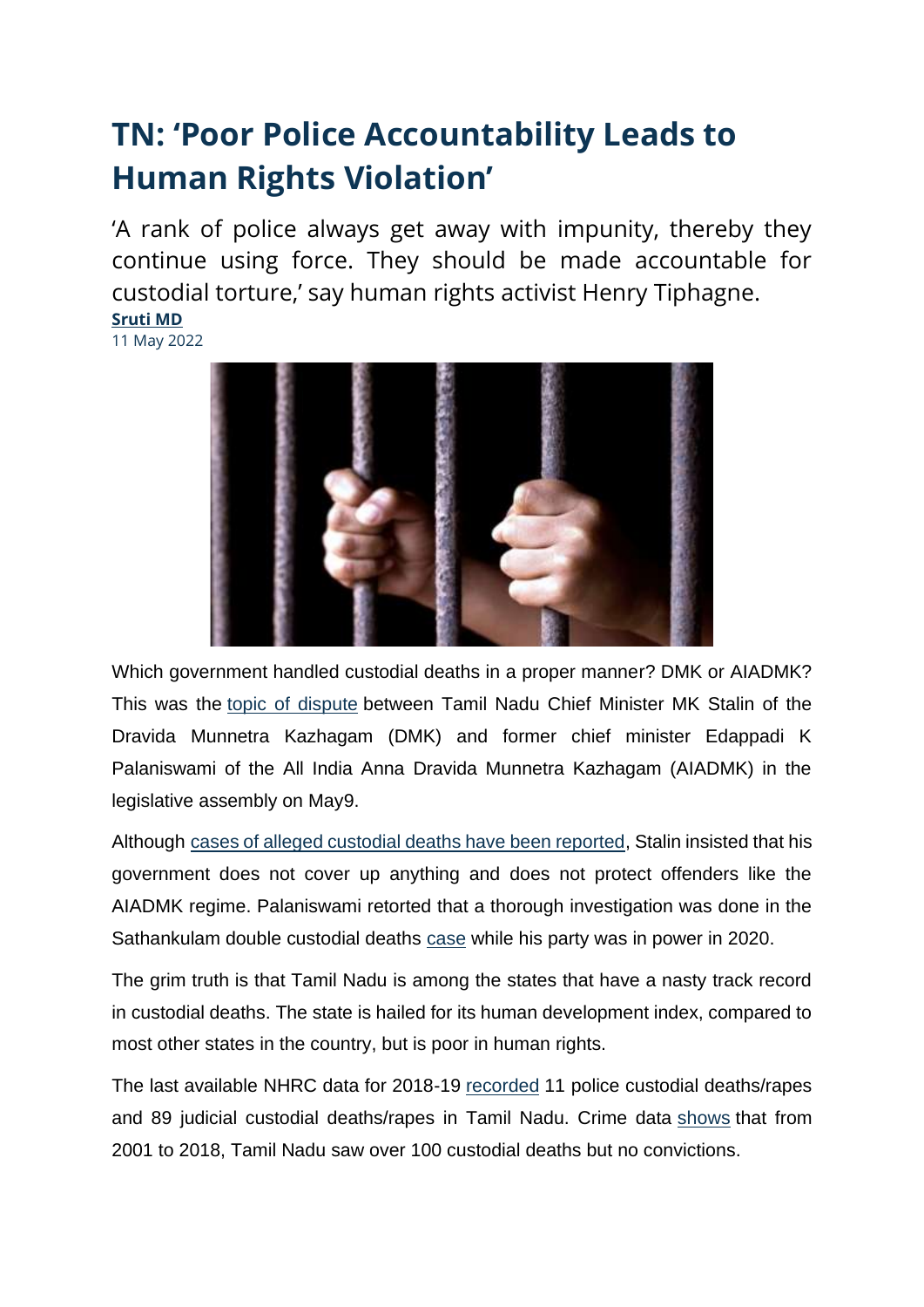It is one year since the DMK came to power, and several custodial deaths, deaths in lock-ups, as well as other instances of brutal police torture, have been [reported.](https://www.newsclick.in/TN-incidents-custodial-torture-continue-DMK-govt-end-practice) This goes against the vibe that DMK took in the Sathankulam custodial deaths in June 2020.

## **JUSTIFYING ABUSE OF POWER**

Police personnel justify being violent with criminals and rationalise physically assaulting suspects during investigations to extract confessions. It is vastly believed that law and order cannot be maintained without infringing the human rights of citizens.

"Police say we have to use force to get the truth out of the culprits. There are many scientific methods to do that these days, but even in this day and age, they uphold harassment. At times it becomes so brutal that it leads to death in custody," said Muthuamuthanathan, a leader of All India Lawyers Union (AILU) in Madurai.

Lawyer Karl Marx, who practices at the Madras High Court, said, "Police feel that if they do not abuse power, culprits will not be scared of them. If an accused displays any form of resistance, the cops retaliate in the form of violence. They feel provoked and beat more."

He said, "The police are not sensitised in their training to behave in a dignified manner with the public."

However, Article 21 of the Constitution Of India declares, "No person shall be deprived of his life or personal liberty except according to procedure established by law." Moreover, the Supreme Court has laid down guidelines relating to detention, arrests, and rights of the accused person.

Although police are not formally trained to harass and torture citizens, and it is not part of their syllabus, police abuse is widespread, experts say.

"They start by obeying the orders of their higher authorities; if they are told to beat up the suspect, they do it. Over time they pick up the cycle of abuse," said film director Thamizh. He recently directed *[Taanakkaran](https://www.hotstar.com/in/movies/taanakkaran/1260090727)*, a film based on real-life incidents related to police training, and he was formerly in the Tamil Nadu police department.

"There have been no major changes in the police department since colonial times. The IPCs have changed, but in practice, the mentality of the police has seen little progress," he added.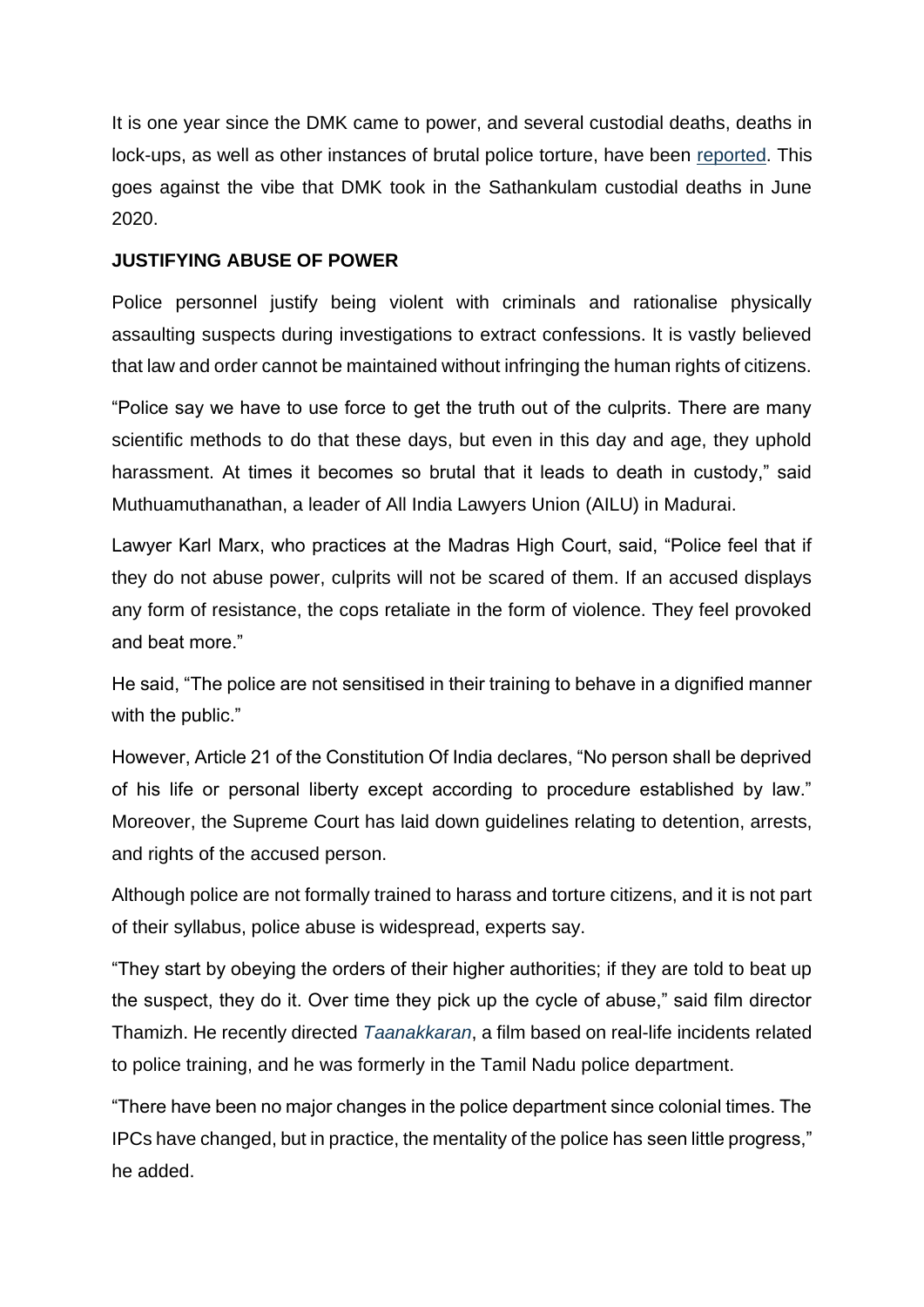He also said, "the police are also treated poorly by their higher authorities, they also work without time limits, and it is partly a reason for their frustration that they vent out on the public".

The DMK election manifesto [promised](https://www.dmk.in/dmk-manifesto-english-2021) one-day holiday for all police personnel, a grievance redressal mechanism for police personnel at district and state levels, and others. They have still not been implemented.

## **POLICE NOT MADE ACCOUNTABLE**

Tabling the policy note of the Home, Prohibition and Excise Department in the state assembly, Stalin [said](https://www.thehindu.com/news/national/tamil-nadu/govt-will-ensure-that-police-force-serves-public-with-a-human-touch-stalin/article65397545.ece?homepage=true) on May 9 that a comprehensive training would be designed to inculcate friendly behaviour in the police towards the common public.

However, the question remains whether that is sufficient to end police atrocity. Although many argue that police should be trained to be sensitive towards the public, Henry Tiphagne told *NewsClick* that police should be made accountable for abuse of power.

"The problem is if the police can always get away with impunity, they will do as their higher authorities direct them. They should be made accountable for custodial torture, that is the only way forward," said Henry Tiphagne. Tiphagne is the founder and executive director of Madurai-based human rights organisation People's Watch.

"The police are fearless; the custodial [death](https://www.newsclick.in/DMK-Silent-Custodial-Death-25-year-old-man-Family-Alleges-Torture) of Vignesh and the efforts to cover it up took place when the assembly was in session. They are confident that a rank of officers would be protected whatever happens," he said. Tiphagne is assisting Vignesh's aggrieved family through Joint Action Committee against Custodial Torture, fighting for Vignesh's custodial justice.

He also said "the postmortem report was available to the police when the police wrote the report on Vignesh's death, yet they wrote that he died due to poor health and health complications".

Doctors who performed the autopsy [reported](https://www.newindianexpress.com/states/tamil-nadu/2022/may/05/custodial-death-vignesh-had-13-injuries-shows-autopsy-2449878.html) 13 injuries on Vignesh's body, from head to toe, including a fracture on the right leg, which points to likely police torture.

"The police gang up with other institutions, including the judiciary. That is what is disappointing. The judicial magistrate could have collected the postmortem report and given it to the family. But that did not happen," said Tiphagne.